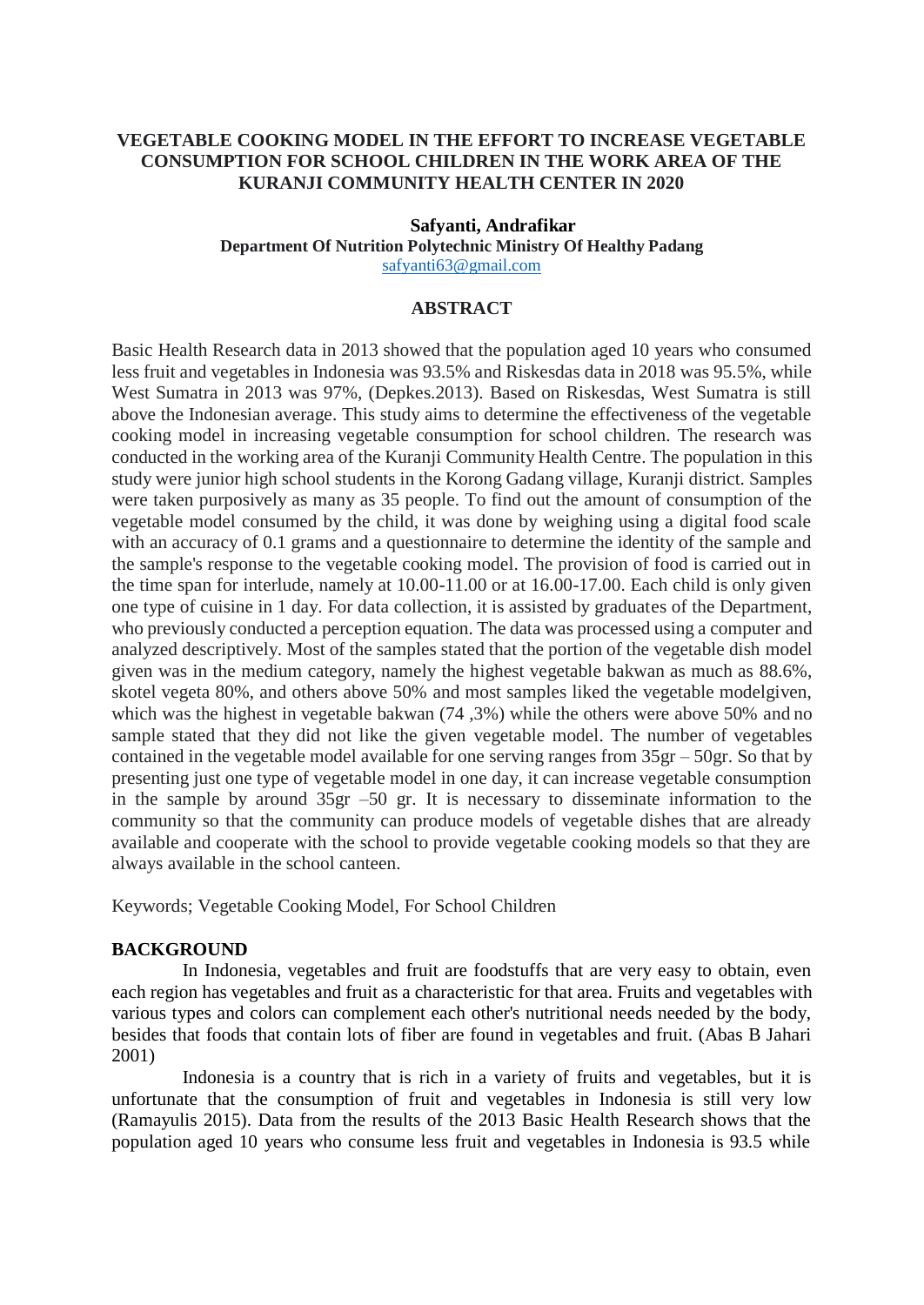West Sumatra is 97%, with the fourth rank in Indonesia, previously occupied by the Provinces of South Kalimantan, Riau and West Sulawesi Provinces. . (Ministry of Health RI 2013) and Riskesdas in 2018 in Indonesia there was an increase to 95.5% and the province of West Sumatra was above the Indonesian average.

Consumption of vegetables and fruit in junior high school (SMP) children is influenced by two factors, namely external factors and internal factors. External factors are opportunities and obstacles that affect the consumption of vegetables and fruits that come from outside themselves while internal factors come from within. (Ramayulis 2015)

In today's youth, external factors have a very large influence, this can be seen from the way school children choose food/snacks, where teenagers really like contemporary food which is a model of foreign food or from other countries. For that, one way that needs to be done in a long time and sustainable but whose sustainability can be guaranteed is by modifying food that is adapted to the habits and lifestyles of school children who spend most of their time outside and generally eat snacks at school.

#### **Formulation of the problem**

Can the vegetable cooking model made increase vegetable consumption in school children (Junior High School Teens)

#### **General purpose**

This study aims to determine the effectiveness of the vegetable cooking model in increasing vegetable consumption in school children

#### **Benefit**

The results of this study will be input for planning and improving nutrition programs, especially those related to the cultivation of vegetable consumption for school children.

### **RESEARCH METHODS**

# **Research Types and Design**

This research was conducted in stages. Phase I, which was carried out in 2019, is a descriptive study to describe the level of knowledge and actions of mothers, as well as the driving and inhibiting factors felt by mothers in providing vegetables for school children, describing the type, frequency and amount of vegetable consumption in school children, factors driving and inhibiting factors in vegetable consumption, as well as vegetable models favored by school children

Phase II research is to determine the acceptance of school children to the given vegetable cooking model

#### **Research Time and Location**

This phase II research was conducted in 2020, namely to conduct a trial of the model obtained and measure the level of vegetable consumption in school children from the given model. This research was conducted at SMPN 18 Padang City, which is the location of the first phase of the research, but due to the COVID-19 pandemic conditions and the absence of activities at school, the research was conducted in the Korong Gadang sub-district, Kuranji sub-district, which is located close to SMPN 18 Padang.

#### **Population and Sample**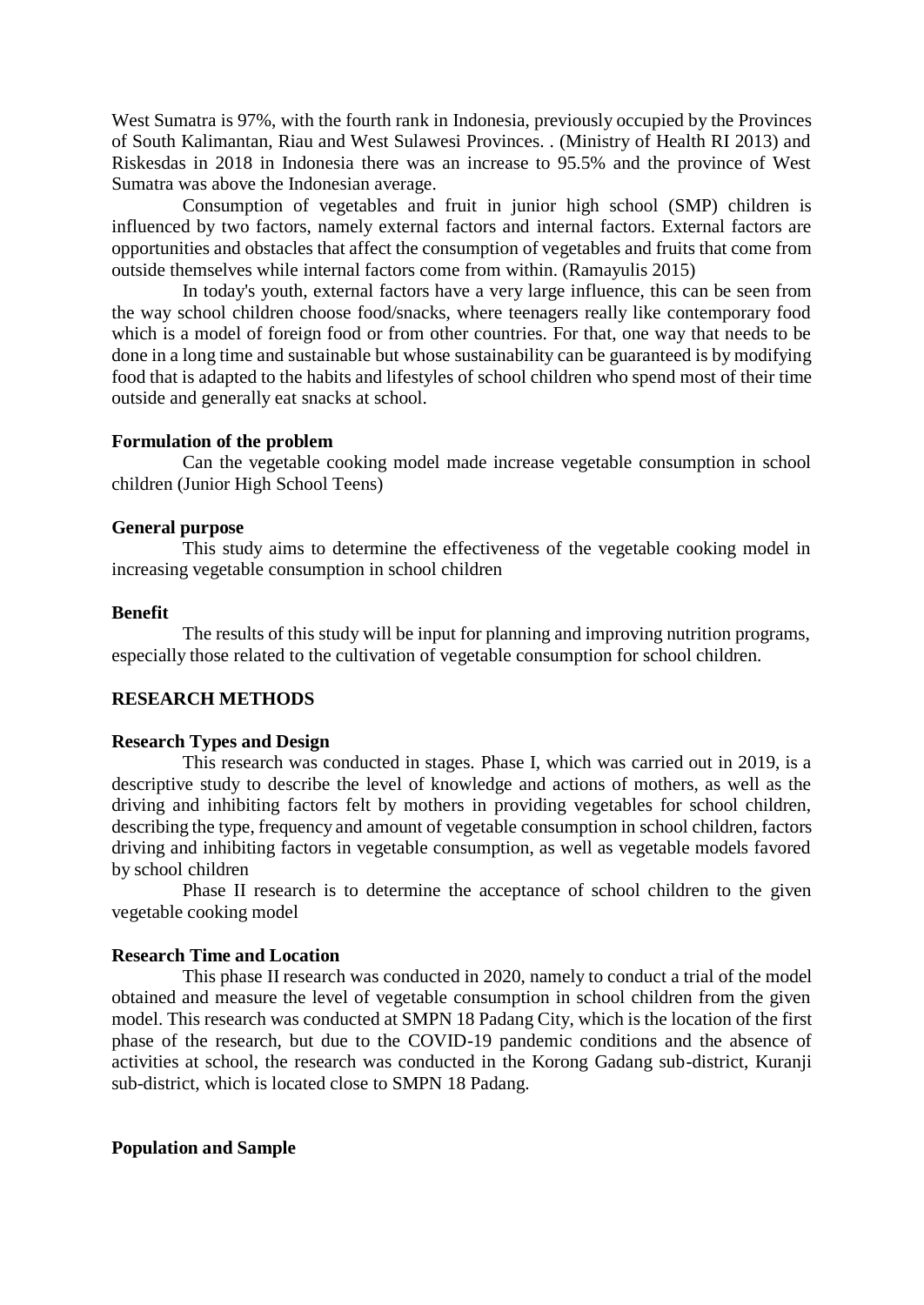The population in this study were junior high school students in the Korong Gadang village, Kuranji district. Samples were taken purposively as many as 35 people with the consideration that it was difficult to get a good sample

#### **Research Instruments**

To determine the amount of vegetables consumed, the instruments used were digital food scales with an accuracy of 0.1 grams and a questionnaire to determine the identity of the sample and a form regarding sample responses to the vegetable cooking model

# **Research Implementation**

The application of the model is done by providing a vegetable dish that has been modified in the form of a snack consisting of 6 kinds of modified vegetable dishes in the form of: 1) Carrot sandwich, 2). Carrot Pempek, 3). Bakwan vegetables, 4). Vegeta skotel, 5). Dim Sum, 6). Carrot Spinach.

The provision of this food is carried out in stages, namely one type of vegetable food for one time with large portions adjusted to the portion of snacks or snacks. Feeding is carried out at intervals for interlude. Each child is only given one type of food in 1 day. Children's receptivity is assessed for each type of cuisine and asks the child to get the taste of the food using the form provided.

# **Types and Techniques of Data Collection**

Data on the level of vegetable consumption was carried out by weighing vegetables given before and after eating. The data collection was assisted by graduates of the Department of Nutrition, who previously conducted an equalization of perceptions and data on the taste assessment of vegetable dishes were collected using a questionnaire.

# **Data processing**

The data is processed using a computer to find out what percentage of vegetable dishes are consumed. Students' assessment of taste is seen for each type of cuisine by looking at the average sample assessment of the taste aspect which consists of large portions and the taste of vegetable dishes.

### **Permission and Research Ethics**

The research permit was carried out through the Padang City Research and Development Agency and ethical clearance through the Ethics Commission of the Faculty of Medicine, UNAND Padang.

## **RESULTS AND DISCUSSION**

#### **Research result**

## **Sample Assessment of the Large Portion of Vegetable Models Given**

The sample assessment of the large portion of the given vegetable model can be seen in the following table.

## **Tabel 1. Frequency Distribution of Sample Opinion About Model Portion Size Given Vegetables**

| <b>Vegetable Model</b> | <b>Portion</b> |               |             |                |   |               |    |               |
|------------------------|----------------|---------------|-------------|----------------|---|---------------|----|---------------|
|                        | <b>Small</b>   | <b>Medium</b> |             | <b>Slighty</b> |   | <b>Total</b>  |    |               |
|                        |                |               |             | Large          |   |               |    |               |
|                        |                | $\frac{6}{6}$ | $\mathbf n$ | $\frac{6}{6}$  | N | $\frac{6}{6}$ | n  | $\frac{6}{6}$ |
| <b>Carrot Sandwich</b> | 6              | 17,1          | 20          | 57,1           | 9 | 25,7          | 35 | 100           |
| Dimsum                 | 6              | 17,1          | 24          | 68,6           | 5 | 14,3          | 35 | 100           |
| Pempek Carrot          | 9              | 25,7          | 22          | 62,9           | 4 | 11,4          | 35 | 100           |
| VegetableBakwan        | 0              | 0             | 31          | 88,6           | 4 | 11,4          | 35 | 100           |
| Skotel Vegeta          | $\overline{2}$ | 5,7           | 28          | 80             | 5 | 14,3          | 35 | 100           |
| Spinach Burger         | 4              | 11,4          | 27          | 77,1           | 4 | 11,4          | 35 | 100           |
| <b>Mean</b>            | 4              | 11,4          | 25          | 70,5           | 6 | 17,1          | 35 | <b>100</b>    |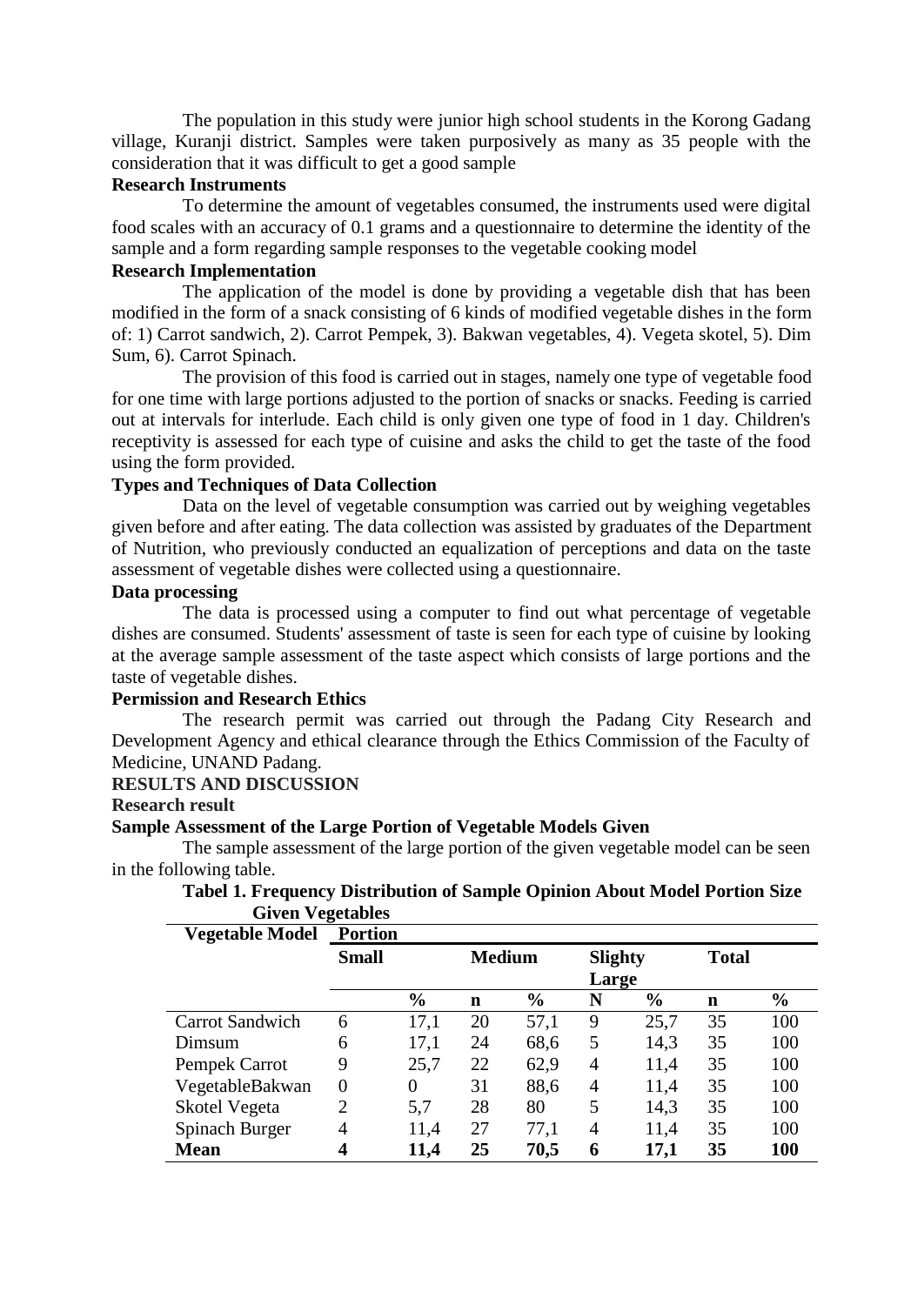Table 1 shows that most of the samples stated that the portion of the vegetable model given was in the medium category, which was the highest for carrot pempek as much as 88.6%, vegeta skotel 80%, and others above 50%. The sample that said the portion size was rather large was at dinsum, which was 25.7% and for the other models it was around 11.4%-14.3%. The average sample stating the portion was small was 11.4 and none said the portion was too large.

### **Sample Responses About The Taste Of The Given Vegetable Model**

The results of the sample assessment of the taste of the given vegetable model can be seen in the following table.

| Table 2. Frequency Distribution Of Sample Opinions About The Taste Of The |
|---------------------------------------------------------------------------|
| <b>Vegetable Model Which Is Given</b>                                     |
|                                                                           |

| Vegetable model        | <b>Level of Pleasure</b> |               |      |               |                  |               |              |               |
|------------------------|--------------------------|---------------|------|---------------|------------------|---------------|--------------|---------------|
|                        | <b>Very Like</b>         |               | Like |               | <b>Less Like</b> |               | <b>Total</b> |               |
|                        | $\mathbf n$              | $\frac{6}{9}$ | n    | $\frac{6}{6}$ | N                | $\frac{6}{9}$ | $\mathbf n$  | $\frac{6}{9}$ |
| <b>Carrot Sandwich</b> | 8                        | 22,9          | 20   | 57,1          | 7                | 20            | 35           | 100           |
| Dimsum                 | 11                       | 31,4          | 21   | 60            | 3                | 8.6           | 35           | 100           |
| Pempek                 | 7                        | 20            | 22   | 62,9          | 6                | 17,2          | 35           | 100           |
| Carrot Vegetable       | 5                        | 14,3          | 26   | 74,3          | $\overline{4}$   | 11,4          | 35           | 100           |
| Skotel Vegeta          | 8                        | 22,9          | 23   | 65,7          | 4                | 11,4          | 35           | 100           |
| Spinach Burger         | 6                        | 17,1          | 22   | 62,9          | 7                | 20            | 35           | 100           |
| <b>Mean</b>            | 8                        | 22,9          | 22   | 62,9          | 5                | 14,3          | 35           | 100           |

The results showed that most of the samples liked the given vegetable model, which was the highest in the vegetable bakwan (74.3%) while the others were above 50%. The sample who stated that they did not like the vegetable model that was given the highest on the carrot sandwich and spinach burger was 20% and the sample that stated that they really liked it the highest was the dimsum, which was 31.4%.

## **Vegetable Ingredients for One Vegetable Model**

The vegetable model created can be used as a portioned meal or a snack. The number of vegetables contained for one serving can be seen in the following table

| Accol unig to vegetable Cuisine Model |                      |                                    |  |  |  |  |  |
|---------------------------------------|----------------------|------------------------------------|--|--|--|--|--|
| <b>Vegetable Model</b>                | <b>Portion Given</b> | <b>Number of Vegetabled (gram)</b> |  |  |  |  |  |
| <b>Carrot Sandwich</b>                | 1 bh                 | 42                                 |  |  |  |  |  |
| Dimsum                                | 4 bh                 | 35                                 |  |  |  |  |  |
| Pempek                                | 2 bh                 | 50                                 |  |  |  |  |  |
| Vegetable Bakwan                      | 2 bh                 | 50                                 |  |  |  |  |  |
| Skotel Vegeta                         | 2 bh                 | 35                                 |  |  |  |  |  |
| Spinach Burger                        | 1 bh                 | 50                                 |  |  |  |  |  |

| Tabel 3. Frequency Distribution of Number of Vegetables for One Serving |                                             |  |  |
|-------------------------------------------------------------------------|---------------------------------------------|--|--|
|                                                                         | <b>According to Vegetable Cuisine Model</b> |  |  |

The number of vegetables contained in the modified vegetable model for one serving ranges from 35 gr  $-$  50 gr. The highest amount of vegetables was found in pempek, vegetable sandwich, and spinach burger, while the least was in skotel vegeta dimsum, which was 35gr.

## **Consumption Rate of Sample Vegetables from Given Vegetable Model**

The results showed that in general the sample could finish all the given vegetable cooking models. Of the 6 models given, only 7 samples were left, namely 4 (11.4%) for the carrot sandwich and 3 (8.6%) for the spinach burger with an average remaining 18.2gr (16.5%) for a carrot sandwich and 15.6 g  $(16.4\%)$  for a spinach burger. The reasons for not spending it are because they are full, the portion is rather large, and they don't like it.